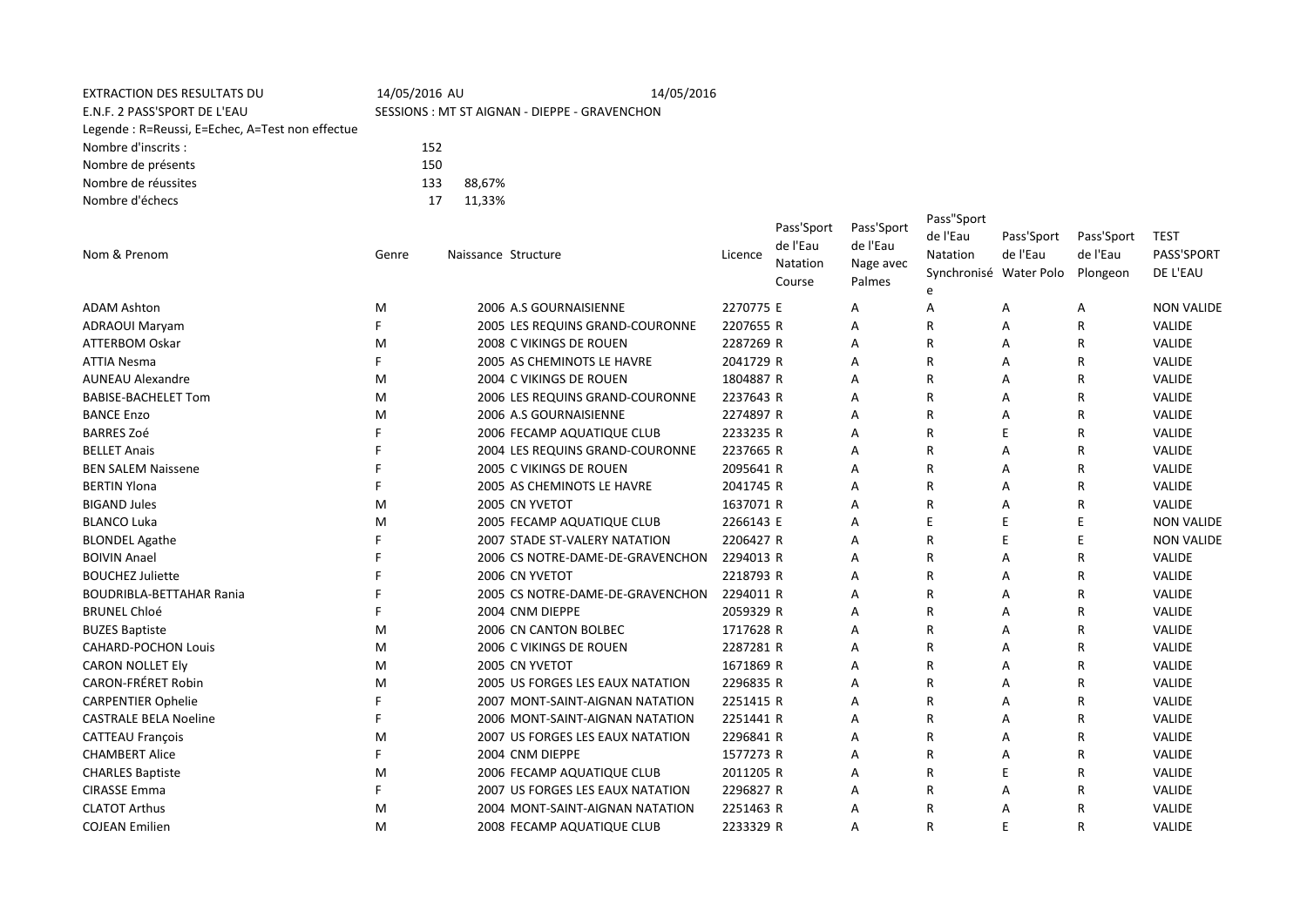| Nom & Prenom                  | Genre | Naissance Structure              | Licence   | Pass'Sport<br>de l'Eau<br>Natation<br>Course | Pass'Sport<br>de l'Eau<br>Nage avec<br>Palmes | Pass"Sport<br>de l'Eau<br>Natation<br>Synchronisé Water Polo | Pass'Sport<br>de l'Eau | Pass'Sport<br>de l'Eau<br>Plongeon | <b>TEST</b><br>PASS'SPORT<br>DE L'EAU |
|-------------------------------|-------|----------------------------------|-----------|----------------------------------------------|-----------------------------------------------|--------------------------------------------------------------|------------------------|------------------------------------|---------------------------------------|
| <b>COLARD Gabin</b>           | M     | 2004 DC FAUVILLE-EN-CAUX         | 2386929 R |                                              | A                                             | R                                                            | R                      | R                                  | VALIDE                                |
| <b>COMMAUX Héloïse</b>        | F     | 2007 FECAMP AQUATIQUE CLUB       | 1820565 R |                                              | Α                                             | R                                                            | E                      | R                                  | VALIDE                                |
| <b>COUPECHOUX Arthur</b>      | M     | 2004 FECAMP AQUATIQUE CLUB       | 1721461 R |                                              | A                                             | R                                                            | E                      | R                                  | VALIDE                                |
| <b>COURRAEY Quentin</b>       | M     | 2007 DC FAUVILLE-EN-CAUX         | 2228693 E |                                              | A                                             | $\mathsf{R}$                                                 | R                      | R                                  | VALIDE                                |
| <b>COUSIN Noah</b>            | M     | 2005 A.S GOURNAISIENNE           | 2270815 A |                                              | A                                             | F                                                            | A                      | F                                  | <b>NON VALIDE</b>                     |
| <b>CRAMBERT Emma</b>          | F     | 2005 CLUB NAUTIQUE STÉPHANAIS    | 2107387 R |                                              | Ε                                             | $\overline{R}$                                               | E                      | A                                  | <b>NON VALIDE</b>                     |
| <b>CROCHEMORE Margaux</b>     | F     | 2006 FECAMP AQUATIQUE CLUB       | 2011235 R |                                              | A                                             | $\overline{R}$                                               | E                      | R                                  | VALIDE                                |
| <b>CUVILLIEZ Lina</b>         | F     | 2007 FECAMP AQUATIQUE CLUB       | 1985385 R |                                              | A                                             | R                                                            | E                      | R                                  | <b>VALIDE</b>                         |
| DAULARD UNFRIED Clara         | F     | 2005 C VIKINGS DE ROUEN          | 2287575 R |                                              | A                                             | $\overline{R}$                                               | A                      | $\mathsf{R}$                       | <b>VALIDE</b>                         |
| <b>DEBEAUDOIN Joris</b>       | M     | 2004 AS CHEMINOTS LE HAVRE       | 2131243 R |                                              | Α                                             | $\mathsf{R}$                                                 | Α                      | R                                  | VALIDE                                |
| <b>DECAMPEAUX Lucas</b>       | M     | 2005 US FORGES LES EAUX NATATION | 2296769 R |                                              | A                                             | R                                                            | А                      | R                                  | VALIDE                                |
| <b>DELAMOTE Enzo</b>          | M     | 2005 CS NOTRE-DAME-DE-GRAVENCHON | 2291303 R |                                              | A                                             | $\overline{R}$                                               | А                      | R                                  | <b>VALIDE</b>                         |
| <b>DEMARET Alexia</b>         | E     | 2007 FECAMP AQUATIQUE CLUB       | 1985369 R |                                              | A                                             | $\mathsf{R}$                                                 | E                      | R                                  | <b>VALIDE</b>                         |
| <b>DENIS-CAMPBELL Justine</b> | F     | 2006 CN YVETOT                   | 2218847 R |                                              | A                                             | $\mathsf{R}$                                                 | A                      | R                                  | <b>VALIDE</b>                         |
| <b>DENOS Nathan</b>           | M     | 2007 CN CANTON BOLBEC            | 1717674 R |                                              | Α                                             | $\overline{R}$                                               | А                      | R                                  | VALIDE                                |
| <b>DERREVEAUX Simon</b>       | M     | 2005 CNM DIEPPE                  | 1571943 R |                                              | A                                             | R                                                            | А                      | R                                  | VALIDE                                |
| <b>DOLBEC Antoine</b>         | M     | 2005 US FORGES LES EAUX NATATION | 2377625 R |                                              | A                                             | R                                                            | А                      | R                                  | VALIDE                                |
| DORÉ Nell                     | E     | 2005 US FORGES LES EAUX NATATION | 2296813 R |                                              | A                                             | R                                                            | A                      | $\mathsf{R}$                       | <b>VALIDE</b>                         |
| <b>DORE Clara</b>             | F     | 2005 DC FAUVILLE-EN-CAUX         | 2274911 R |                                              | A                                             | $\mathsf{R}$                                                 | R                      | R                                  | VALIDE                                |
| <b>DORE Mathis</b>            | M     | 2005 DC FAUVILLE-EN-CAUX         | 2274917 R |                                              | A                                             | R                                                            | R                      | R                                  | VALIDE                                |
| <b>DUBOC Matheo</b>           | M     | 2005 CN YVETOT                   | 1800791 R |                                              | A                                             | $\overline{R}$                                               | А                      | R                                  | <b>VALIDE</b>                         |
| <b>DUBOIS Louis</b>           | M     | 2005 CLUB NAUTIQUE STÉPHANAIS    | 2107573 R |                                              | Ε                                             | $\overline{R}$                                               | E                      | A                                  | <b>NON VALIDE</b>                     |
| <b>DUL Gladys</b>             | F     | 2005 A.S GOURNAISIENNE           | 2270645 R |                                              | A                                             | R                                                            | A                      | R                                  | <b>VALIDE</b>                         |
| <b>DUPONCHEL Mathieu</b>      | M     | 2005 US FORGES LES EAUX NATATION | 2397959 R |                                              | A                                             | $\mathsf{R}$                                                 | Α                      | R                                  | VALIDE                                |
| <b>DUPONCHEL Aline</b>        | E     | 2007 CNM DIEPPE                  | 2047909 R |                                              | Α                                             | R                                                            | А                      | E                                  | <b>NON VALIDE</b>                     |
| <b>DURAND Lucie</b>           | F     | 2005 DC FAUVILLE-EN-CAUX         | 2250265 R |                                              | A                                             | R                                                            | R                      | R                                  | <b>VALIDE</b>                         |
| <b>EL KOUTALI Adonis</b>      | M     | 2004 STADE ST-VALERY NATATION    | 1666680 R |                                              | A                                             | $\mathsf{R}$                                                 | E                      | $\mathsf{R}$                       | <b>VALIDE</b>                         |
| <b>ELKHALDI Sirine</b>        | E     | 2004 AS CHEMINOTS LE HAVRE       | 2273607 R |                                              | A                                             | $\mathsf{R}$                                                 | A                      | $\mathsf{R}$                       | <b>VALIDE</b>                         |
| <b>ELOY Quentin</b>           | M     | 2005 C VIKINGS DE ROUEN          | 2287585 R |                                              | A                                             | $\mathsf{R}$                                                 | А                      | $\mathsf R$                        | VALIDE                                |
| <b>ESCOLAN Anael</b>          | F     | 2006 CS NOTRE-DAME-DE-GRAVENCHON | 2294017 R |                                              | Α                                             | R                                                            | А                      | R                                  | VALIDE                                |
| <b>ESSEN Mikahile</b>         | M     | 2005 ESPADON GRAND-QUEVILLY      | 2251237 R |                                              | A                                             | R                                                            | А                      | R                                  | VALIDE                                |
| <b>FANTE Naoki</b>            | M     | 2006 CN YVETOT                   | 2218883 R |                                              | A                                             | R                                                            | A                      | R                                  | <b>VALIDE</b>                         |
| <b>FAVRESSE Victor</b>        | M     | 2006 US FORGES LES EAUX NATATION | 2296831 R |                                              | A                                             | $\mathsf{R}$                                                 | A                      | R                                  | <b>VALIDE</b>                         |
| <b>FERREIRA Ethan</b>         | M     | 2005 A.S GOURNAISIENNE           | 2271529 A |                                              | A                                             | $\overline{A}$                                               | А                      | R                                  | <b>NON VALIDE</b>                     |
| FERREIRA LEAL Manon           | F     | 2004 MONT-SAINT-AIGNAN NATATION  | 2251577 R |                                              | A                                             | R                                                            | А                      | R                                  | VALIDE                                |
| <b>FIDELIN Victoire</b>       | F     | 2007 FECAMP AQUATIQUE CLUB       | 2016745 R |                                              | A                                             | R                                                            | E                      | R                                  | <b>VALIDE</b>                         |
| FIQUET-BEN AISSA Mayssa-Eva   | F     | 2004 FECAMP AQUATIQUE CLUB       | 2233401 R |                                              | A                                             | R                                                            | E                      | $\mathsf{R}$                       | <b>VALIDE</b>                         |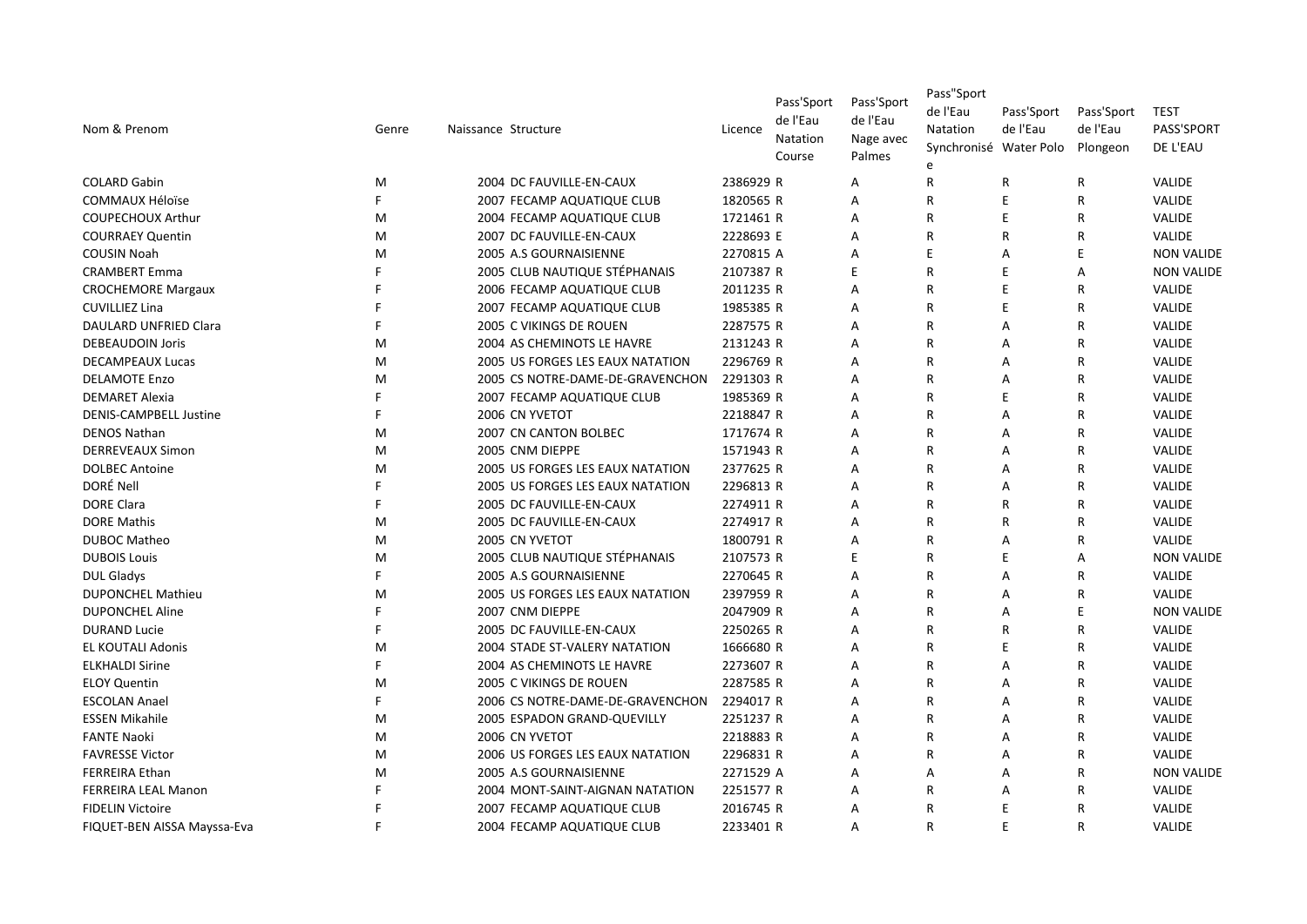| Nom & Prenom              | Genre | Naissance Structure              | Licence   | Pass'Sport<br>de l'Eau<br>Natation<br>Course | Pass'Sport<br>de l'Eau<br>Nage avec<br>Palmes | Pass"Sport<br>de l'Eau<br>Natation<br>Synchronisé Water Polo | Pass'Sport<br>de l'Eau | Pass'Sport<br>de l'Eau<br>Plongeon | <b>TEST</b><br>PASS'SPORT<br>DE L'EAU |
|---------------------------|-------|----------------------------------|-----------|----------------------------------------------|-----------------------------------------------|--------------------------------------------------------------|------------------------|------------------------------------|---------------------------------------|
| <b>FLAMANT Mathilde</b>   | F     | 2005 CO GALLIA BIHOREL           | 2252461 R |                                              | A                                             | R                                                            | Α                      | R                                  | <b>VALIDE</b>                         |
| <b>FOURNEAU Owen</b>      | M     | 2004 CN YVETOT                   | 2008883 R |                                              | A                                             | $\mathsf{R}$                                                 | А                      | R                                  | <b>VALIDE</b>                         |
| <b>FREGER Faustin</b>     | M     | 2006 DC FAUVILLE-EN-CAUX         | 2228699 R |                                              | A                                             | R                                                            | R                      | R                                  | VALIDE                                |
| <b>GALLIER Louane</b>     | F     | 2006 CN YVETOT                   | 2218899 R |                                              | A                                             | R                                                            | Α                      | R                                  | <b>VALIDE</b>                         |
| <b>GILBERT Pierre</b>     | M     | 2006 CNM DIEPPE                  | 1699900 R |                                              | A                                             | F                                                            | Α                      | R                                  | <b>NON VALIDE</b>                     |
| <b>GOBIN Inès</b>         | F     | 2005 CN YVETOT                   | 2218913 R |                                              | Α                                             | $\mathsf{R}$                                                 | Α                      | R                                  | VALIDE                                |
| <b>GODERE Emerick</b>     | M     | 2005 CN LE HAVRE                 | 2244201 R |                                              | Α                                             | R                                                            | Α                      | R                                  | VALIDE                                |
| <b>GOSSET Benjamin</b>    | M     | 2006 LES REQUINS GRAND-COURONNE  | 2237847 R |                                              | A                                             | R                                                            | Α                      | R                                  | <b>VALIDE</b>                         |
| <b>GOSSET Elise</b>       | F     | 2004 LES REQUINS GRAND-COURONNE  | 2237855 R |                                              | A                                             | $\mathsf{R}$                                                 | A                      | R                                  | <b>VALIDE</b>                         |
| <b>GUGLIELMI Manon</b>    | F     | 2005 CO GALLIA BIHOREL           | 2385925 R |                                              | Α                                             | R                                                            | Α                      | R                                  | VALIDE                                |
| <b>GUILLARD Thomas</b>    | M     | 2007 US FORGES LES EAUX NATATION | 2296765 A |                                              | A                                             | A                                                            | Α                      | R                                  | <b>NON VALIDE</b>                     |
| <b>HAMADACHE Antoine</b>  | M     | 2004 FECAMP AQUATIQUE CLUB       | 2011025 R |                                              | A                                             | R                                                            | E                      | E                                  | <b>NON VALIDE</b>                     |
| <b>HAUCHECORNE Arthur</b> | M     | 2008 FECAMP AQUATIQUE CLUB       | 1982307 R |                                              | A                                             | $\mathsf{R}$                                                 | E                      | R                                  | <b>VALIDE</b>                         |
| <b>HEBERT Raphaëlle</b>   | F     | 2005 FECAMP AQUATIQUE CLUB       | 2022375 R |                                              | A                                             | R                                                            | E                      | R                                  | <b>VALIDE</b>                         |
| HEDOUIN-LESAUVAGE Jeanne  | F     | 2006 FECAMP AQUATIQUE CLUB       | 2300857 R |                                              | A                                             | R                                                            | E                      | R                                  | VALIDE                                |
| <b>HEUZÉ Nathan</b>       | M     | 2008 STADE ST-VALERY NATATION    | 2206497 R |                                              | A                                             | R                                                            | E                      | R                                  | <b>VALIDE</b>                         |
| <b>HIS Romain</b>         | M     | 2005 CS NOTRE-DAME-DE-GRAVENCHON | 2294025 R |                                              | Α                                             | $\mathsf{R}$                                                 | Α                      | R                                  | VALIDE                                |
| HIS Élisa                 | F     | 2004 STADE ST-VALERY NATATION    | 2115569 R |                                              | A                                             | R                                                            | E                      | R                                  | VALIDE                                |
| HOUSSAYE Lou-Anne         | F.    | 2005 CNM DIEPPE                  | 1804429 R |                                              | A                                             | $\mathsf{R}$                                                 | Α                      | R                                  | VALIDE                                |
| <b>HOYE Kenzo</b>         | M     | 2007 CN YVETOT                   | 2218925 R |                                              | A                                             | R                                                            | Α                      | R                                  | <b>VALIDE</b>                         |
| <b>HY Lucas</b>           | M     | 2006 FECAMP AQUATIQUE CLUB       | 2032873 E |                                              | A                                             | F                                                            | E                      | Ë                                  | <b>NON VALIDE</b>                     |
| <b>KACZMAREK Julia</b>    | F     | 2008 AS CHEMINOTS LE HAVRE       | 1934965 R |                                              | A                                             | $\overline{R}$                                               | Α                      | R                                  | <b>VALIDE</b>                         |
| <b>LAGREVE Tim</b>        | M     | 2007 FECAMP AQUATIQUE CLUB       | 1985383 R |                                              | A                                             | F                                                            | E                      | R                                  | <b>NON VALIDE</b>                     |
| LE MAGOREC Erwan          | M     | 2003 CNM DIEPPE                  | 2287881 R |                                              | Α                                             | $\mathsf{R}$                                                 | Α                      | R                                  | VALIDE                                |
| <b>LEBRET Elise</b>       | F.    | 2007 FECAMP AQUATIQUE CLUB       | 1985379 R |                                              | Α                                             | R                                                            | E                      | R                                  | VALIDE                                |
| LECHALUPE Mathéo          | M     | 2006 CN YVETOT                   | 1997367 R |                                              | A                                             | R                                                            | Α                      | R                                  | <b>VALIDE</b>                         |
| LECOQ Dylan               | M     | 2005 LES REQUINS GRAND-COURONNE  | 2237885 R |                                              | A                                             | $\mathsf{R}$                                                 | A                      | R                                  | <b>VALIDE</b>                         |
| LEFEBVRE Liséa            | F     | 2006 US FORGES LES EAUX NATATION | 2398083 R |                                              | A                                             | R                                                            | Α                      | R                                  | VALIDE                                |
| LEFEBVRE Mathilde         | F     | 2005 LES REQUINS GRAND-COURONNE  | 2246821 R |                                              | A                                             | $\mathsf{R}$                                                 | Α                      | R                                  | VALIDE                                |
| <b>LEGER Gabriel</b>      | M     | 2007 FECAMP AQUATIQUE CLUB       | 1980563 R |                                              | A                                             | R                                                            | E                      | R                                  | <b>VALIDE</b>                         |
| <b>LELIEVRE Valentin</b>  | M     | 2007 DC FAUVILLE-EN-CAUX         | 2228723 E |                                              | Α                                             | R                                                            | R                      | R                                  | VALIDE                                |
| <b>LEPLEY Maude</b>       | E     | 2007 FECAMP AQUATIQUE CLUB       | 2233369 R |                                              | Α                                             | R                                                            | E                      | R                                  | <b>VALIDE</b>                         |
| <b>LESAGE Louisa</b>      | F     | 2007 CN CANTON BOLBEC            | 1717724 R |                                              | Α                                             | R                                                            | Α                      | R                                  | VALIDE                                |
| <b>LESUEUR Lisa</b>       |       | 2005 LES REQUINS GRAND-COURONNE  | 2252353 R |                                              | A                                             | R                                                            | A                      | R                                  | VALIDE                                |
| LETOURNEUR Clara          |       | 2007 LES REQUINS GRAND-COURONNE  | 2252383 R |                                              | Α                                             | R                                                            | Α                      | R                                  | VALIDE                                |
| <b>LIMAM Cyrine</b>       | M     | 2005 C VIKINGS DE ROUEN          | 2091349 R |                                              | A                                             | R                                                            | A                      | R                                  | <b>VALIDE</b>                         |
| <b>LUGAND Alessio</b>     | M     | 2006 AS CHEMINOTS LE HAVRE       | 1753209 R |                                              | A                                             | R                                                            | A                      | R                                  | <b>VALIDE</b>                         |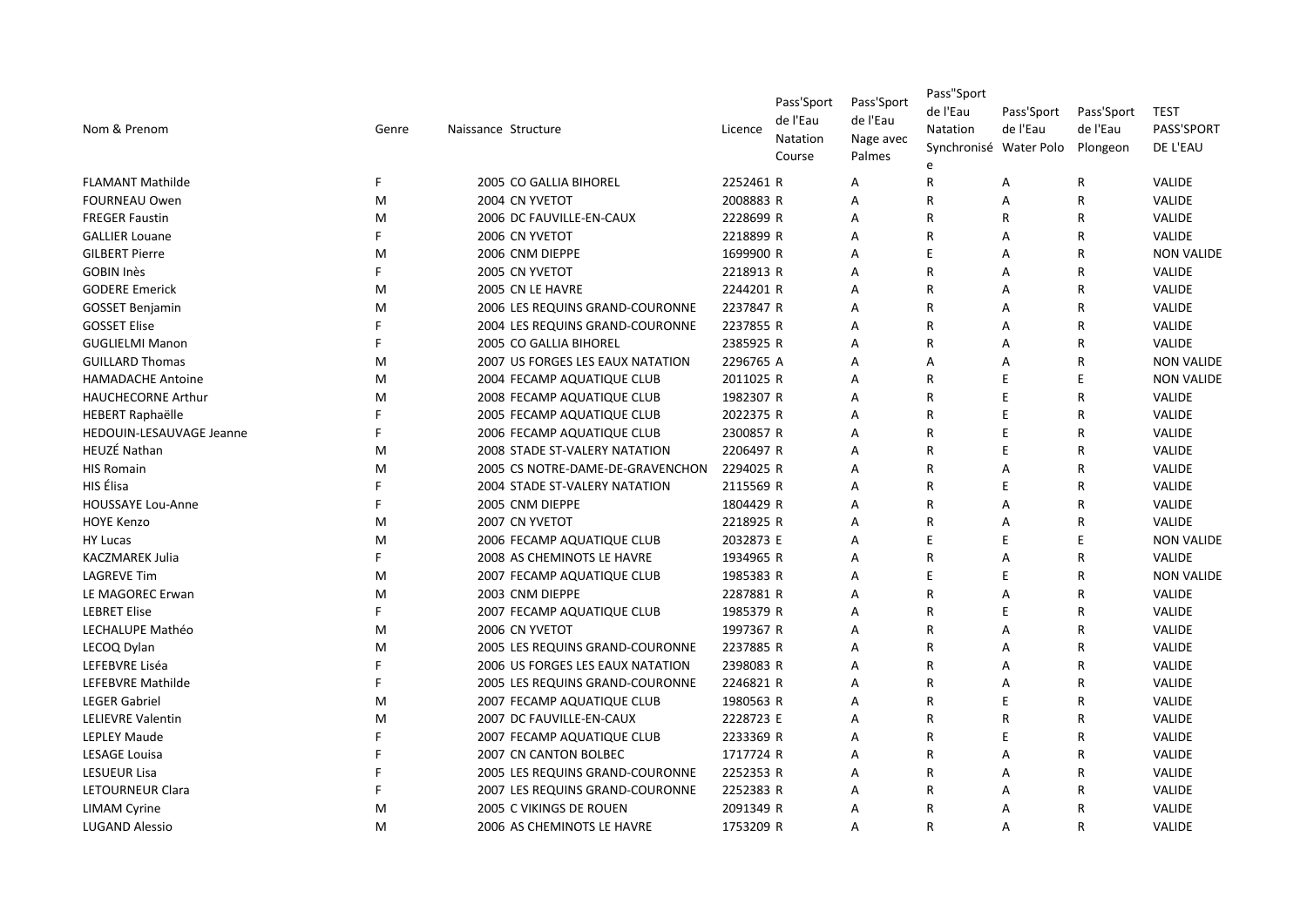| Nom & Prenom              | Genre | Naissance Structure                     | Licence   | Pass'Sport<br>de l'Eau<br>Natation<br>Course | Pass'Sport<br>de l'Eau<br>Nage avec<br>Palmes | Pass"Sport<br>de l'Eau<br>Natation<br>e | Pass'Sport<br>de l'Eau<br>Synchronisé Water Polo | Pass'Sport<br>de l'Eau<br>Plongeon | TEST<br>PASS'SPORT<br>DE L'EAU |
|---------------------------|-------|-----------------------------------------|-----------|----------------------------------------------|-----------------------------------------------|-----------------------------------------|--------------------------------------------------|------------------------------------|--------------------------------|
| <b>MAGNIEZ Gabriel</b>    | M     | 2006 CN YVETOT                          | 1879075 R |                                              | A                                             | $\mathsf{R}$                            | Α                                                | R                                  | <b>VALIDE</b>                  |
| <b>MARC Léonie</b>        | F.    | 2007 US FORGES LES EAUX NATATION        | 2296777 R |                                              | A                                             | $\mathsf{R}$                            | Α                                                | R                                  | <b>VALIDE</b>                  |
| <b>MARC Rafael</b>        | M     | 2006 US FORGES LES EAUX NATATION        | 2296779 R |                                              | A                                             | R                                       | Α                                                | R                                  | VALIDE                         |
| <b>MARCHAL Louis</b>      | M     | 2006 CN OISSEL                          | 2147325 R |                                              | A                                             | R                                       | A                                                | R                                  | <b>VALIDE</b>                  |
| <b>MARIE Kitty</b>        | F     | 2007 AS CHEMINOTS LE HAVRE              | 1934969 R |                                              | A                                             | $\mathsf{R}$                            | A                                                | R                                  | <b>VALIDE</b>                  |
| MAROLLÉ Kilian            | M     | <b>2007 US FORGES LES EAUX NATATION</b> | 2397963 R |                                              | A                                             | $\mathsf{R}$                            | A                                                | R                                  | <b>VALIDE</b>                  |
| <b>MASCLEF Clara</b>      | F     | 2004 CS NOTRE-DAME-DE-GRAVENCHON        | 1928029 R |                                              | A                                             | R                                       | Α                                                | R                                  | VALIDE                         |
| <b>MERCIER Paul</b>       | M     | 2005 AS CHEMINOTS LE HAVRE              | 1753218 R |                                              | A                                             | R                                       | Α                                                | R                                  | VALIDE                         |
| MIGUEL Alexandre          | M     | 2006 A.S GOURNAISIENNE                  | 2270737 E |                                              | A                                             | A                                       | Α                                                | Α                                  | <b>NON VALIDE</b>              |
| <b>NOYON Corentin</b>     | M     | 2005 US FORGES LES EAUX NATATION        | 2296805 R |                                              | A                                             | R                                       | A                                                | R                                  | <b>VALIDE</b>                  |
| <b>OPSAHL Svenn</b>       | M     | 2006 C VIKINGS DE ROUEN                 | 2264195 R |                                              | A                                             | $\mathsf{R}$                            | A                                                | R                                  | <b>VALIDE</b>                  |
| <b>ORTEGA Iris</b>        | F     | 2007 FECAMP AQUATIQUE CLUB              | 2011331 R |                                              | A                                             | $\overline{R}$                          | E                                                | E                                  | <b>NON VALIDE</b>              |
| PAILLER-CORNEJO Margot    | F     | 2007 MONT-SAINT-AIGNAN NATATION         | 2269215 R |                                              | A                                             | $\overline{R}$                          | Α                                                | R                                  | VALIDE                         |
| <b>PAILLETTE Jeanne</b>   |       | 2006 CN YVETOT                          | 1808755 R |                                              | A                                             | R                                       | Α                                                | R                                  | VALIDE                         |
| <b>PIARD Clotilde</b>     |       | 2005 CN CANTON BOLBEC                   | 1954731 R |                                              | A                                             | R                                       | Α                                                | R                                  | <b>VALIDE</b>                  |
| <b>POLICE Ambre</b>       |       | 2005 DC FAUVILLE-EN-CAUX                | 2228733 R |                                              | A                                             | $\mathsf{R}$                            | R                                                | R                                  | VALIDE                         |
| PORCHERONT Orphée         | м     | 2006 US FORGES LES EAUX NATATION        | 2296763 R |                                              | A                                             | $\overline{R}$                          | Α                                                | R                                  | VALIDE                         |
| PORET Yahn                | м     | 2007 FECAMP AQUATIQUE CLUB              | 2131745 R |                                              | Α                                             | R                                       | E                                                | R                                  | <b>VALIDE</b>                  |
| POTICADOU SELLY Emma      | F     | 2007 CS NOTRE-DAME-DE-GRAVENCHON        | 2010377 R |                                              | A                                             | R                                       | Α                                                | R                                  | VALIDE                         |
| <b>PRIEUR Anouk</b>       | F     | 2007 CNM DIEPPE                         | 1711983 R |                                              | A                                             | R                                       | A                                                | R                                  | <b>VALIDE</b>                  |
| <b>PRUVOT Prune</b>       | F     | 2006 FECAMP AQUATIQUE CLUB              | 2093321 R |                                              | A                                             | $\mathsf{R}$                            | E                                                | R                                  | VALIDE                         |
| <b>ROBBE Valentin</b>     | M     | 2007 CNM DIEPPE                         | 2059145 R |                                              | A                                             | $\overline{R}$                          | Α                                                | R                                  | VALIDE                         |
| <b>ROBLIN Emilien</b>     | м     | 2008 ESPADON GRAND-QUEVILLY             | 2365803 R |                                              | A                                             | R                                       | Α                                                | R                                  | <b>VALIDE</b>                  |
| ROSAY Jade                | F     | 2008 LES REQUINS GRAND-COURONNE         | 2252583 R |                                              | Α                                             | R                                       | Α                                                | R                                  | <b>VALIDE</b>                  |
| <b>SAILLOT Benjamin</b>   | M     | 2005 FECAMP AQUATIQUE CLUB              | 2233635 R |                                              | A                                             | $\mathsf{R}$                            | E                                                | R                                  | VALIDE                         |
| <b>SAMSON Mattieu</b>     | м     | 2006 CS NOTRE-DAME-DE-GRAVENCHON        | 2294079 R |                                              | A                                             | $\mathsf{R}$                            | A                                                | R                                  | VALIDE                         |
| SARIA Katheleen           | E     | 2008 A.S GOURNAISIENNE                  | 2270805 R |                                              | A                                             | A                                       | Α                                                | А                                  | <b>NON VALIDE</b>              |
| <b>SAUVEY Tom</b>         | м     | 2006 CS NOTRE-DAME-DE-GRAVENCHON        | 2291347 R |                                              | Α                                             | R                                       | Α                                                | R                                  | VALIDE                         |
| SERTOGLU Ayla             | F     | 2007 CNM DIEPPE                         | 2076773 R |                                              | A                                             | R                                       | A                                                | R                                  | VALIDE                         |
| SIMON Ilona               | F     | 2005 CS NOTRE-DAME-DE-GRAVENCHON        | 2050965 R |                                              | A                                             | $\mathsf{R}$                            | A                                                | R                                  | <b>VALIDE</b>                  |
| <b>SORET Thibaut</b>      | M     | 2005 STADE ST-VALERY NATATION           | 1794229 R |                                              | A                                             | $\mathsf{R}$                            | E                                                | R                                  | <b>VALIDE</b>                  |
| SPINNEWEBER Adele         | F     | 2008 CN YVETOT                          | 2218945 R |                                              | A                                             | $\mathsf{R}$                            | Α                                                | R                                  | VALIDE                         |
| <b>SUN-HEMERY Emma</b>    |       | 2007 C VIKINGS DE ROUEN                 | 1674155 R |                                              | A                                             | R                                       | Α                                                | R                                  | VALIDE                         |
| <b>TABARY Emilie</b>      |       | 2005 C VIKINGS DE ROUEN                 | 2287033 R |                                              | A                                             | R                                       | Α                                                | R                                  | VALIDE                         |
| <b>TACK Romane</b>        |       | 2006 STADE ST-VALERY NATATION           | 2206509 R |                                              | A                                             | R                                       | E                                                | R                                  | VALIDE                         |
| <b>TAILLEPIERRE Laure</b> |       | 2006 ESPADON GRAND-QUEVILLY             | 2248509 R |                                              | A                                             | R                                       | А                                                | R                                  | VALIDE                         |
| <b>THOREL Lilou</b>       | F     | 2005 CS NOTRE-DAME-DE-GRAVENCHON        | 1778115 R |                                              | A                                             | R                                       | A                                                | R                                  | <b>VALIDE</b>                  |